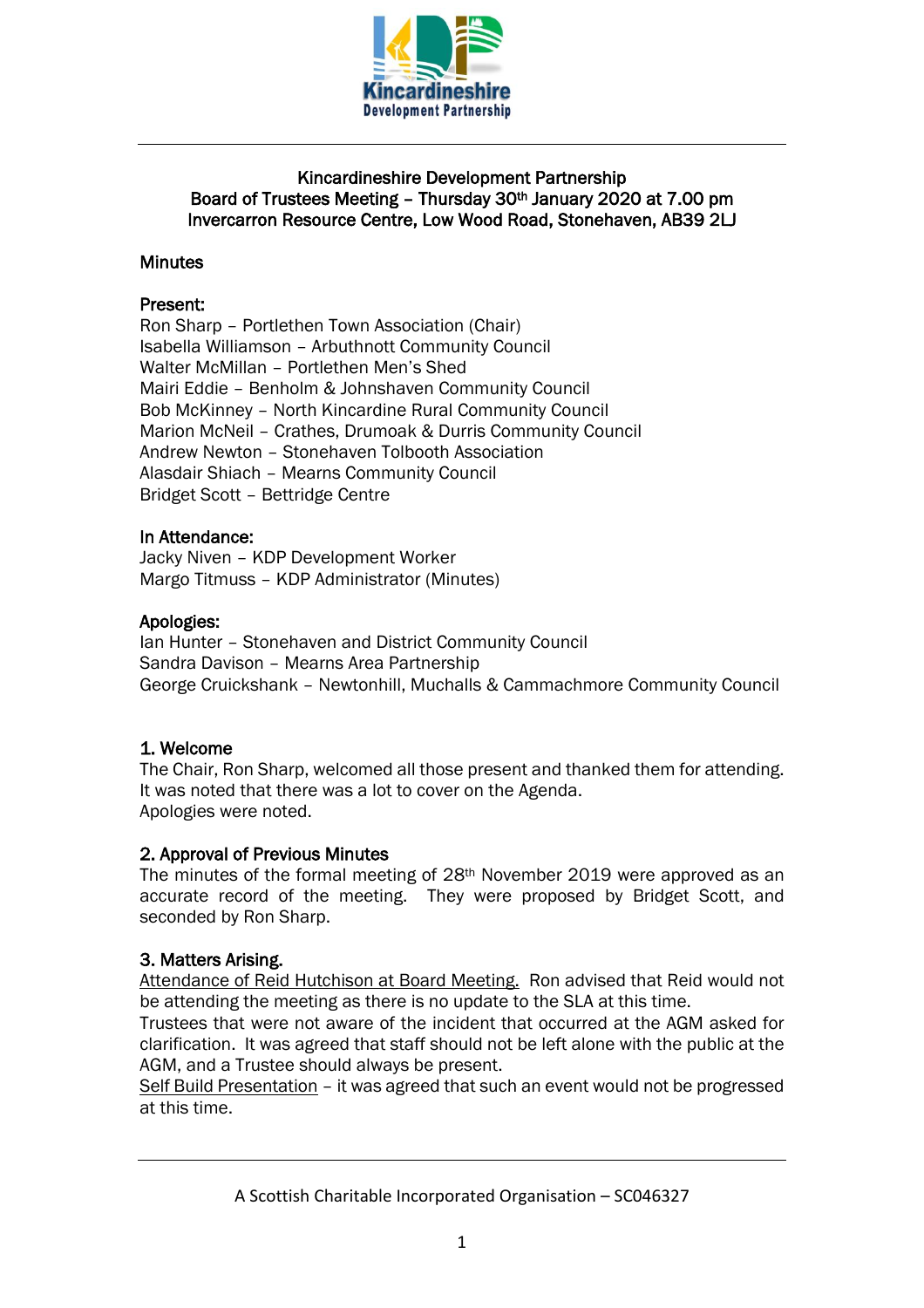

# 4. Monthly Reports

#### Finance

Andrew advised that he has spent time getting to grips with the accounts. His bank signatory approval has been granted, and an application has now been submitted for internet access.

Andrew noted a couple of entries on the accounts which were in the incorrect cells, and subsequently discovered the bank balance did not appear to be correct. This has now been rectified and the accounts resent to the Trustees.

#### New Members

There were no member applications received this month, however Gourdon Community Council have submitted an updated application form. This will be input in the member register and the contact details updated for the weekly Bulletin.

# 5. Sub-group / Committee Reports

Governance Nothing to report

## Windfarm Subgroup

Isabella provided an update as follows:

The Meikle Carewe awards presentation took place in November.

There has been a delay in opening the St John's Hill fund. There has been a change in ownership which has resulted in the payment not being transferred as yet.

The windfarm sub-committee meeting is being held on Tuesday 25<sup>th</sup> February in the Sheriff Court Building.

Ron S has agreed to replace David Nelson on the sub-committee.

## 6. KDP Development Officer Report

The Development Officers' Activities Highlights were circulated in advance of the meeting.

Jacky explained that she wanted to organise a KDP Open Day utilising the expertise of KDP staff and trustees, covering areas such as funding; constitutions; Community Action Plans; security; insurance; trust law; etc.

It was suggested that the event would be held in the afternoon and early evening (2-7pm).

Action: Jacky to prepare a scope for the next meeting

Jacky requested trustee approval to attend a Visual Facilitation course, costing £185. This was approved.

# 7. SLA Update

Westminster has delayed setting their budget until 11th March 2020, as a result this will impact on the Scottish Government's and therefore Aberdeenshire Council's timetable for budget allocation. This means that AC will be unable to confirm the SLA allocation for the Rural Partnerships until May 2020. An interim payment will be made for the first quarter based on the current SLA to ensure continuity in the current circumstances.

A Scottish Charitable Incorporated Organisation – SC046327